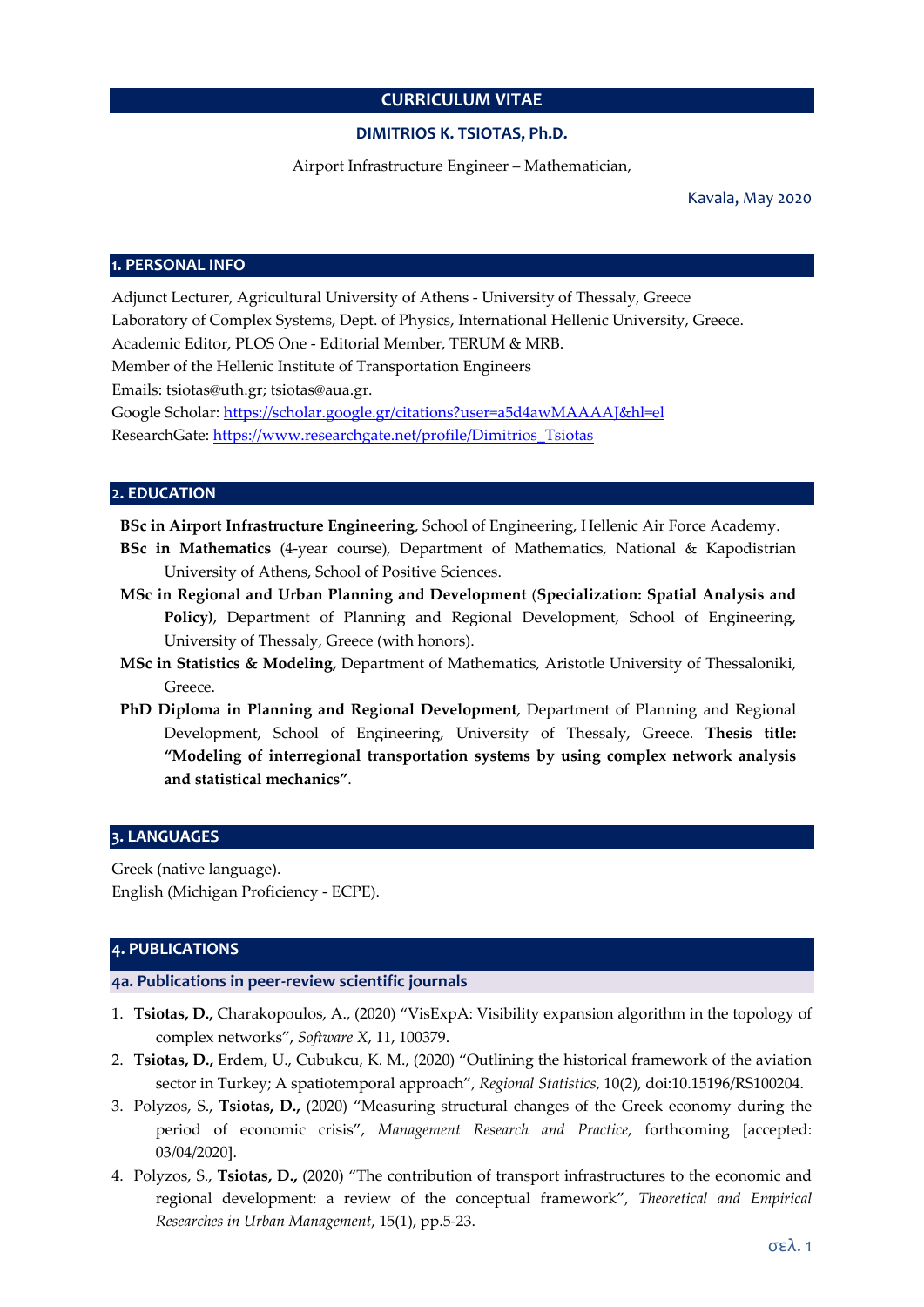- 5. **Tsiotas, D.,** (2019) "Detecting different topologies immanent in scale-free networks with the same degree distribution", *Proceedings of the National Academy of Sciences of the United States of America*  (*PNAS*), 116(14), pp.6701-6706.
- 6. **Tsiotas, D.,** (2019) "Network stiffness: a new property in complex networks", *PLoS ONE*, 14(6): e0218477.
- 7. **Tsiotas, D.,** Sdrolias, L., Aspridis, G., Skodova-Parmova, D., Dvorakova-Liskova, Z., (2019) "Size distribution analysis in the study of urban systems: evidence from Greece", *International Journal of Computational Economics and Econometrics* [accepted: 13/7/19].
- 8. Niavis, S., **Tsiotas, D.,** (2019) "Assessing the tourism performance of the Mediterranean coastal destinations: a combined efficiency and effectiveness approach", *Journal of Destination Marketing and Management* (doi:10.1016/j.jdmm.2019.100379).
- 9. Erdem, U., **Tsiotas, D.,** Cubukcu, K. M., (2019) "Population dynamics in network topology: the case of air transport network in Turkey", *Management Research and Practice*, 11(2), pp.5-20.
- 10. Erdem, U., Cubukcu, K. M., **Tsiotas, D.,** (2019) "Mapping the Topology of the Air Transport Network in Turkey", *Environment and Planning A: Economy and Space*  (doi:10.1177/0308518X19848753).
- 11. **Tsiotas, D.,** Niavis, S., Polyzos, S., Papageorgiou, A., (2019) "Developing indicators for capturing the dynamics of airports in regional and tourism development: evidence from Greece", *Journal of Air Transport Studies* [Accepted: 2/4/19].
- 12. Pnevmatikos, T., Polyzos, S., **Tsiotas, D.,** (2019) "Assessing the structural changes in the Greek economy for the period prior to economic crisis", *Regional Science Inquiry*, 11(3), pp.69-82.
- 13. **Tsiotas, D.,** (2019) "Modeling the interregional road network in Greece by using complex network analysis», *AEIHOROS*, 28, pp.182-215 [in Greek].
- 14. **Tsiotas, D.,** Geraki, M., Niavis, S., (2019) "Transportation networks in Greece and their role for economioc development", *AEIHOROS*, 28, pp.98-156 [in Greek].
- 15. **Tsiotas, D.,** Raptopoulos, K., (2019) "The commuting as a complex network: the case of Greece", *AEIHOROS*, 28, pp.40-75 [in Greek].
- 16. Polyzos, S., **Tsiotas, D.,** (2019) "Regional airports in Greece, their characteristics and importance for local economic development", *PRIME*, 12(1), pp.14-34.
- 17. **Tsiotas, D.,** Aspridis, G., Gavardinas, I., Sdrolias, L., Skodova Parmova, D., (2018) "Gravity modeling in Social Science: the case of the commuting phenomenon in Greece", *Evolutionary and Institutional Economics Review*, doi:10.1007/s40844-018-0120-y.
- 18. **Tsiotas, D.,** Niavis, S., Sdrolias, L., (2018) "Operational and geographical dynamics of ports in the topology of cruise networks: the case of Mediterranean", *Journal of Transport Geography*, 72, pp.23–35.
- 19. **Tsiotas, D.,** Charakopoulos, A., (2018) "Visibility in the topology of complex networks: introducing a new approach", *Physica Α*, 505, pp.280-292.
- 20. Niavis, S., **Tsiotas, D.,** (2018) "Decomposing the price of the cruise product into tourism and transport attributes: evidence from the Mediterranean Market", *Tourism Management*, 67C, pp.98-110.
- 21. **Tsiotas, D.,** Polyzos, S., (2018) "Effects in the network's topology due to node aggregation: empirical evidence from the maritime transportation network in Greece", *Physica A*, 491C, pp.71-88.
- 22. Belias, D., Rossidis, I., Velissariou, E., Amoiradis, C., **Tsiotas, D.,** Sdrolias, L., (2018) "Successful and Efficient Knowledge Management in the Greek Hospitality Industry: Change the Perspective!", *Academic Journal of Interdisciplinary Studies*, 1, pp.185-191.
- 23. Adamou, A., Katsarou, D. E., Koffas, S., Aspridis, G., **Tsiotas, D.,** Sdrolias, L., (2018) "Generation Y: Investigation of their role in the contemporary life conditions and job market", *Mediterranean Journal of Social Sciences*, 9(3), pp.17-25.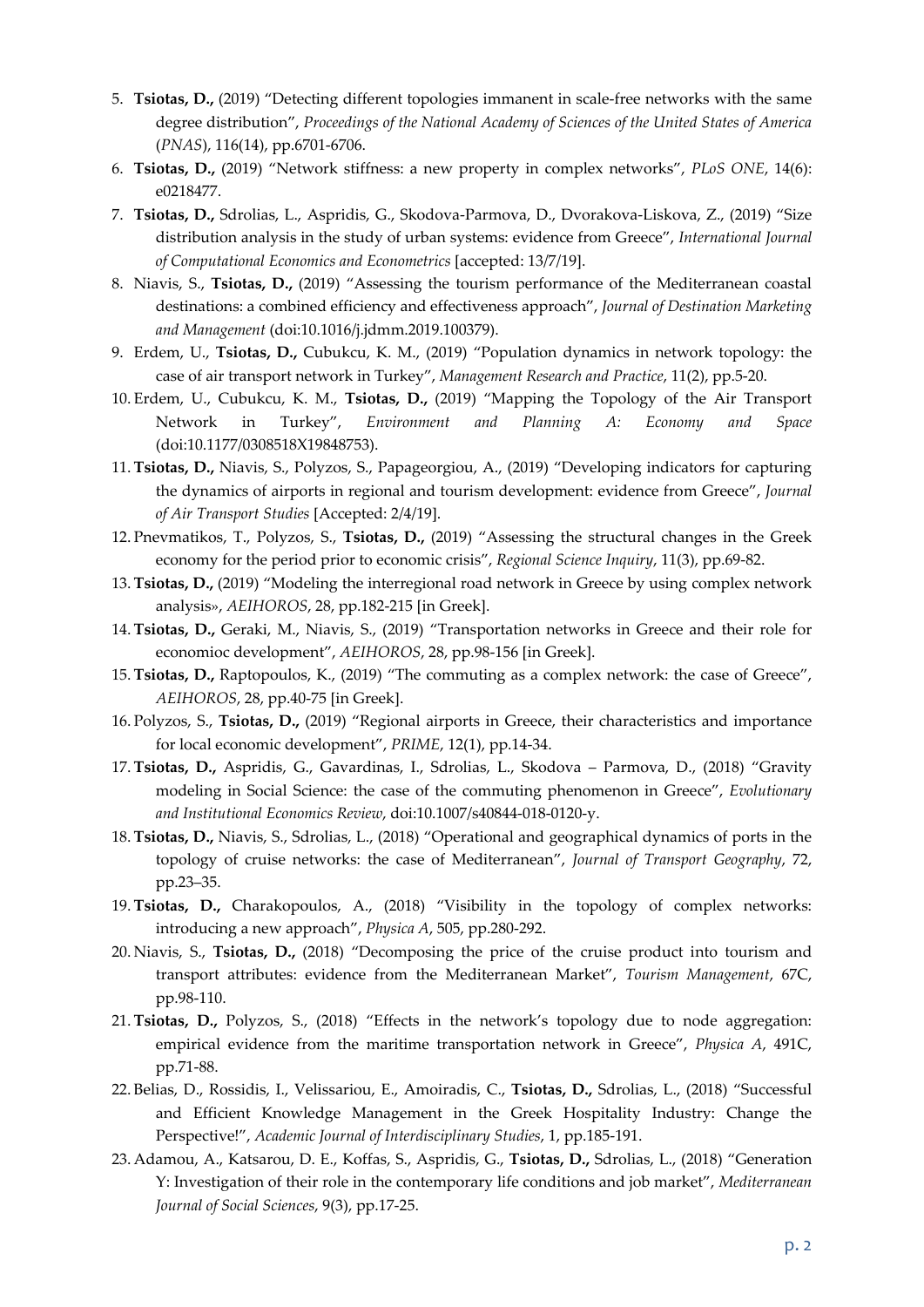- 24. **Tsiotas, D.,** Polyzos, S., (2018) "The complexity in the study of spatial networks: an epistemological approach", *Networks and Spatial Economics*, 18(1), pp.1–32.
- 25. **Tsiotas, D.,** (2017) "Links between network topology and socioeconomic framework of railway transport: evidence from Greece", *Journal of Engineering Science and Technology Review*, 10(3), pp.175-187.
- 26. **Tsiotas, D.,** (2017) "Urban mobility under the complex network perspective: a case study of the urban road networks of Thessaly, Greece", *International Journal of Network Science*, 1(3), pp.248– 268.
- 27. **Tsiotas, D.,** Polyzos, S., (2017) "The topology of urban road networks and its role to urban mobility", *Transportation Research Procedia*, 24C, pp.482–490.
- 28. **Tsiotas, D.,** Kalantzi, O., Gavardinas, I., (2017) "Accessibility assessment of urban mobility: the case of Volos, Greece", *Transportation Research Procedia*, 24C, pp.499–506.
- 29. Polyzos, S., **Tsiotas, D.,** (2017) "Analysis of the tourism's contribution to national economic development", *Discussion Papers in Regional Planning,* 23(2), pp.49-72 [in Greek].
- 30. **Tsiotas, D.,** (2017) "The imprint of tourism on the topology of maritime networks: evidence from Greece", *Anatolia: An International Journal of Tourism and Hospitality Research*, 28(1), pp.52–68.
- 31. **Tsiotas, D.,** (2016) "City-size or rank-size distribution? An empirical analysis on Greek urban populations", *Theoretical and Empirical Researches in Urban Management* (TERUM), 11(4), pp.1–16.
- 32. Kalantzi, O., **Tsiotas, D.,** Polyzos, S., (2016) "The contribution of tourism in national economies: evidence of Greece", *European Journal of Business and Social Sciences* (EJBSS), 5(5), pp.41–64.
- 33. Kolovos, S., **Tsiotas, D.,** (2015) "Ultrasonographic diagnosis of carpal tunnel syndrome: introducing a new approach", *European Journal of Orthopaedic Surgery and Traumatology*, 26(2), pp.167-175.
- 34. **Tsiotas, D.,** Polyzos, S., (2015) "Making the Web-Science operational for interregional commuting analysis: Evidence from Greece", *Journal of the Knowledge Economy*, doi: 10.1007/s13132-015- 0269-0.
- 35. **Tsiotas, D.,** Polyzos, S., (2015) "Decomposing multilayer transportation networks using complex network analysis: A case study for the Greek aviation network", *Journal of Complex Networks*, 3(4), pp.642-670.
- 36. Polyzos, S., **Tsiotas, D.,** Niavis, S., (2015) "Analyzing the Location Decisions of Agro-Industrial Investments in Greece", *International Journal of Agricultural and Environmental Information Systems* (IJAEIS), 6(2), pp.77-100.
- 37. **Tsiotas, D.,** Polyzos, S., (2015) "Analyzing the Maritime Transportation System in Greece: a Complex Network Approach", *Networks and Spatial Economics*, 15(4), pp.981–1010.
- 38. **Tsiotas, D.,** Polyzos, S., Anastasiou, A., (2014) "Rank-Size distribution of Greek cities: a Regional Analysis", *MIBES TRANSACTIONS International Journal,* 8, pp. 164-173.
- 39. Polyzos, S., **Tsiotas, D.,** Papagiannis, K., (2014) "Determining the changes in commuting after the Ionian Motorway's construction", *MIBES TRANSACTIONS International Journal,* 8, pp. 113-131.
- 40. Polyzos, S., **Tsiotas, D.,** Kantlis, A., (2013) "Determining the Tourism Developmental Dynamics of the Greek Regions, by using TALC Theory", *TOURISMOS: An International Multidisciplinary Journal of Tourism,* 8(2), pp. 159-178.
- 41. Polyzos, S., **Tsiotas, D.,** Minetos, D., (2013) "Determining the Driving Factors of Commuting: An Empirical Analysis from Greece", *Journal of Engineering Science and Technology Review,* 6(3), pp.46 -55.
- 42. Polyzos, S., **Tsiotas, D.,** Sdrolias, L., (2013) "Greek regional productivity at the period of the economic crisis: obtaining information by using Shift–Share analysis", *MIBES TRANSACTIONS International Journal,* 7, pp.92-109.
- 43. **Tsiotas, D.,** Polyzos, S., (2013) "Introducing a new centrality measure from the interregional road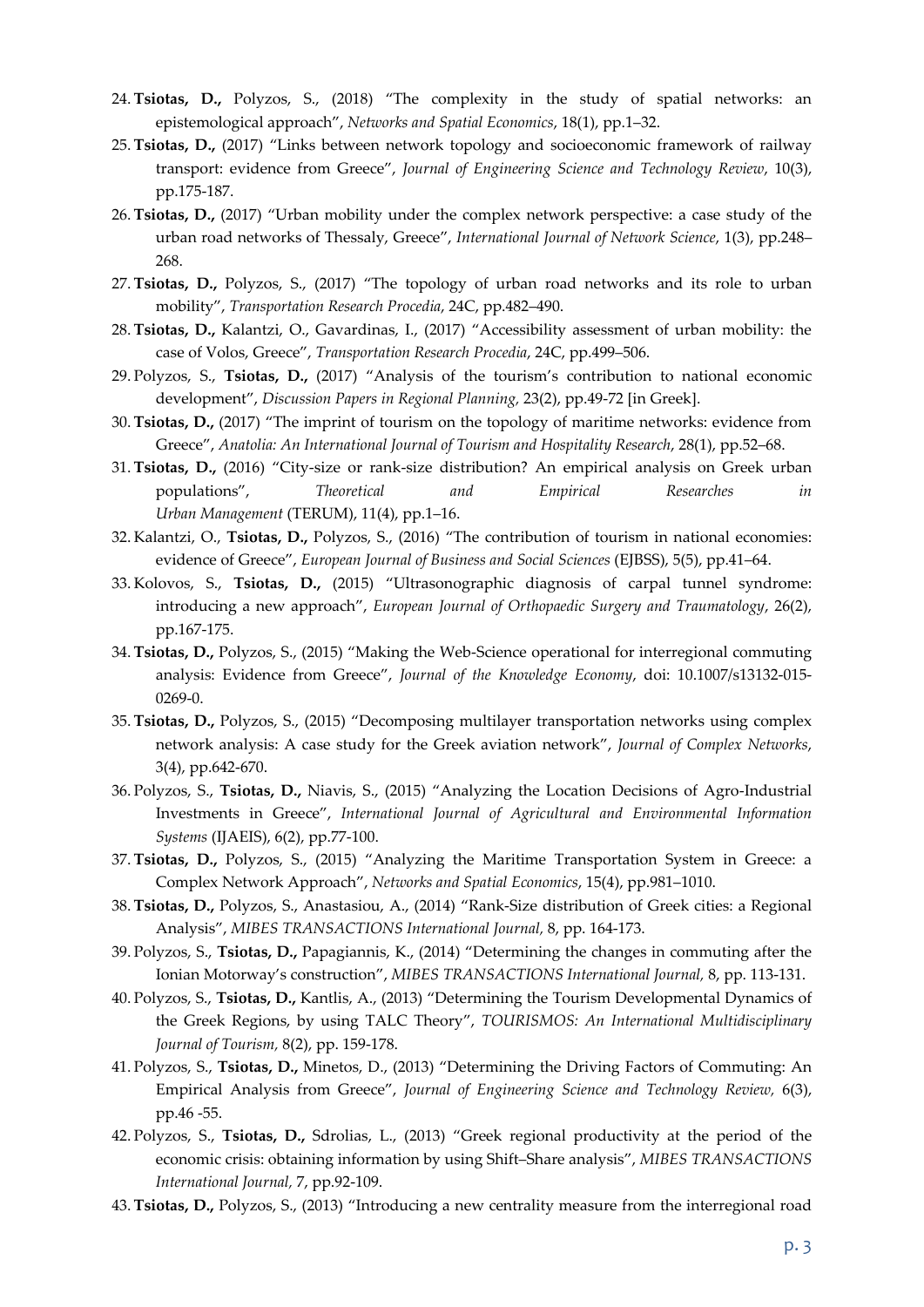transportation network analysis in Greece", *Annals of Operations Research*, 227(1), pp.93-127.

- 44. **Tsiotas, D.,** Polyzos, S., (2013) "The contribution of ANN's simple perceptron pattern to inequalities measurement in Regional Science", *Operational Research: an International Journal*, 13(2), pp.289-301.
- 45. **Tsiotas, D.,** Polyzos, S., (2012) "The use of Theil index in regional unemployment inequalities analysis in Greece, *Aeihoros*, 17, pp.64-81 [in Greek].
- 46. Polyzos, S., Minetos, D., **Tsiotas, D.,** (2012) "Informal housing in Greece: Defining factors and evolutionary patterns", *Practical Research in Innovative Management & Entrepreneurship* (PRIME), 5, pp.115-131 [in Greek].
- 47. **Tsiotas, D.,** Polyzos, S., (2011) "Introducing an Inequalities Index from the Simple Perceptron Pattern in ANN: an unemployment inequalities application in Regional Economics", *Journal of Engineering Science and Technology Review*, 4(3), pp.291-296. .

#### **4b. Publications in peer-review conferences**

- 1. **Tsiotas, D.,** Niavis, S., Belias, D., Sdrolias, L., (2019) "What can the TripAdvisor tell us about the complaints management strategies? The case of the Greek hotels", *International Conference on Strategic Innovative Marketing and Tourism (ICSIMAT 2019),* Chios, Greece, 17-21 July 2019.
- 2. Niavis, S., **Tsiotas, D.,** (2019) "Assessing the competitiveness of Greek coastal destinations", *International Conference on Strategic Innovative Marketing and Tourism (ICSIMAT 2019),* Chios, Greece, 17-21 July 2019.
- 3. **Tsiotas, D.,** Belias, D., Niavis, S., (2019) "Internal Marketing on the Tourism Sector Examination of how the Staff can Develop on Greek Hotels", *International Conference on Strategic Innovative Marketing and Tourism (ICSIMAT 2019),* Chios, Greece, 17-21 July 2019.
- 4. Erdem, U., Cubukcu, K. M., **Tsiotas, D.,** "Air Transport Networks and Regional Growth in Turkey; a Spatial Network Approach", *5th International Regional Development Conference*, 26-28 Sep 2019, Malatya, Turkey.
- 5. Niavis, S., Belias, D., **Tsiotas, D.,** (2019) "The Contribution of Wine Tourism in the Development of Rural Areas in North Greece", *International Conference on Strategic Innovative Marketing and Tourism (ICSIMAT 2019),* Chios, Greece, 17-21 July 2019.
- 6. **Tsiotas, D.,** Niavis, S., Polyzos, S., (2018) "The Dynamics of Small and Peripheral Airports in Tourism and Regional Development: The Case of Greece", *International Conference on Strategic Innovative Marketing and Tourism (ICSIMAT 2018),* Athens, Greece, 17-20 October 2018.
- 7. **Tsiotas, D.,** Niavis, S., Belias, D., Sdrolias, L., (2018) "Modeling the International Tourism Demand as a Complex Network: the Case of the Global Inbound Tourism Market", *International Conference on Strategic Innovative Marketing and Tourism (ICSIMAT 2018),* Athens, Greece, 17-20 October 2018.
- 8. Sdrolias, L., **Tsiotas, D.,** Kalantzi, O., Kakkos, N., Spanos, V., Koffas, S., (2018) "The Sociological Approach to Greek Tourism in the Period of Economic Crisis", *International Conference on Strategic Innovative Marketing and Tourism (ICSIMAT 2018),* Athens, Greece, 17-20 October 2018.
- 9. Rossidis, S., Belias, D., Velissariou, E., **Tsiotas, D.,** Vasiliadis, L., Sdrolias, L., (2018) "Tourism & Destination Branding the case of Greek islands", *International Conference on Strategic Innovative Marketing and Tourism (ICSIMAT 2018),* Athens, Greece, 17-20 October 2018.
- 10. Rossidis, S., Belias, D., Velissariou, E., **Tsiotas, D.,** Niavis, S., Vasiliadis, L., (2018) "The use of CRM's digital technologies from Greek hotels", *International Conference on Strategic Innovative Marketing and Tourism (ICSIMAT 2018),* Athens, Greece, 17-20 October 2018.
- 11. Adamou, A., Katsarou, D. E., Koffas, S., Loichen, T., **Tsiotas, D.,** Sdrolias, L., (2018) "Employment Prospects of Generation Y in Greece in Conditions of Economic Crisis", *2nd International Conference in Contemporary Social Sciences, Public Policy at the Crossroads: Social Sciences Leading the Way?,* Rethymno, Greece, 15-16 June 2018.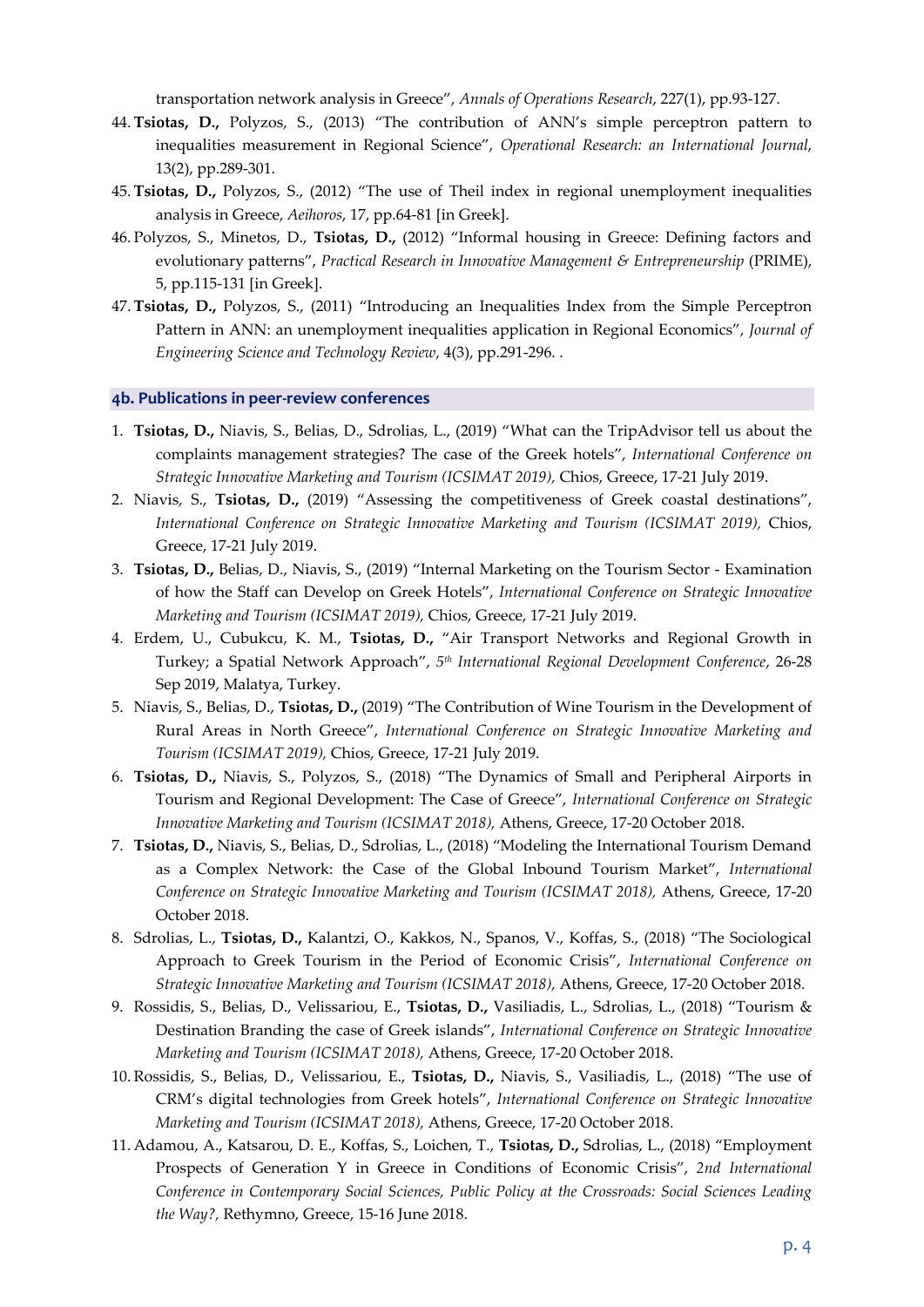- 12. Bakalakou, S., Polyzos, S., **Tsiotas, S.,** (2018) "Analysis of the determinative factors of the spatial attractiveness of the Greek regions", *5th Pan-Hellenic Conference of Urban and Regional Planning and Development*, Volos, Greece, 27-30/9/2018 [in Greek].
- 13. Krambokoukis, Th., Polyzos, S., **Tsiotas, S.,** (2018) "Analysis of the determinative factors of the tourism attractiveness of the Greek regions", *5th Pan-Hellenic Conference of Urban and Regional Planning and Development*, Volos, Greece, 27-30/9/2018 [in Greek].
- 14. Belias, D., Rosidis, I., Velissariou, E., PapaiIias, S., **Tsiotas, D.,** Varsanis, Κ., (2018) "The necessity of applying business process reengineering models to Greek hotel business. A theoretical approach", *6th International Conference on Contemporary Marketing Issues (ICCMI)*, Athens, Greece, 27-29/06/18, pp.473–479.
- 15. **Tsiotas, D.,** (2017) "The topology of complex networks as a socioeconomic index", *3rd International Conference on EconoPhysics*, Volos, Greece, 28-30/09/17.
- 16. **Tsiotas, D.,** Gavardinas, I., (2017) "Gravitational patterns of interregional commuting: the case of Greece", *3rd International Conference on EconoPhysics*, Volos, Greece, 28-30/09/17.
- 17. Belias, D., Rossidis, I., Velissariou, E., Amoiradis, C., **Tsiotas, D.,** Sdrolias, L., (2017) "Successful and Efficient Knowledge Management in the Greek Hospitality Industry: Change the Perspective!", *3rd International Conference on Human and Social Sciences* (*ICHSS*), Barcelona, Spain, 22-23/12/17 (ISBN: 978-0-243-29806-8, doi: 10.5901/iciss-2017-vol-1).
- 18. Mantziou, A., Kalantzi, O., **Tsiotas, D.,** (2016) "Detecting patterns of informal use of Greek language in social networks", *5th Pan-Hellenic Conference in Developmental Phycology*, Volos, Greece, 20-23/10/16 [in Greek].
- 19. Polyzos, S., **Tsiotas, D.,** Papageorgiou, A., (2015) "Spatial analysis and study of the dynamics of regional airports in Greece", *Proceedings of the 4th Pan-Hellenic Conference in Regional and Urban Planning and Development*, Volos, Greece, 24-27/9/2015 (ISBN: 978-960-9439-374) [in Greek].
- 20. Polyzos, S., **Tsiotas, D.,** Sdrolias, L., (2013) "Evaluating the Differences in the Greek Regional Productivity by applying Shift-Share Analysis", *Proceedings of the 8th Annual MIBES International Conference*, 8-10 June 2013, Larissa, Greece (ISBN: 978-960-9510-08-0).
- 21. **Tsiotas, D.,** Polyzos, S., (2013) "Interregional commuting under the Network Theoretical perspective: an empirical analysis from Greece", *Proceedings of the Multidisciplinary Academic Conference on Transport, Logistics and Information Technology*, Prague 9-10 May 2013 (ISBN: 978- 80-905442-0-8).
- 22. Dodontzidis, G., **Tsiotas, D.,** (2012) "Available Techniques for Remediation of Polluted Soil", *presented at the 3rd International Symposium on Green Chemistry for Environment, Health and Development*, Skiathos, October 3-5, p.145 (ISBN: 978-960-6865-53-4).
- 23. **Tsiotas, D.,** Polyzos, S., Alexiou, A., (2012) "Analysis of the interregional transportation network in Greece with the use of Graph Theory", *Proceedings of the 3rd Pan-Hellenic Conference in Regional and Urban Planning and Development*, pp.1100-1106, Volos, Greece, 27-30/9/2012, Graphima Publications (ISBN: 978-960-6865-52-7) [in Greek].
- 24. Alexiou, A., Polyzos, S., **Tsiotas, D.,** (2012) "Methods and perspectives of the Development Adjusted in Public Transport: an application in Greece", *Proceedings of the 3rd Pan-Hellenic Conference in Regional and Urban Planning and Development*, pp.499-504, Volos, Greece, 27- 30/9/2012, Graphima Publications (ISBN: 978-960-6865-52-7) [in Greek].
- 25. Polyzos, S., Minetos, D., **Tsiotas, D.,** (2012) "Informal housing in Greece and land use changes", *Proceedings of the National (Hellenic) Conference of Management and Economy* (ESDO), Larissa, Greece, 25-27/5/2012, pp.322-347 (ISBN: 978-960-9510-05-9) [in Greek].
- 26. Kalantzi, O., Tsiotas, D., (2011) "Social Network Sites: The case of Facebook™ in education", in Tseles, D., Malafantis, K., Pamouktsoglou, A., (2012) (eds.) *Education and Society: Research and Innovation in New Technologies*, Athens, Modern Publishing (Sygxroni Ekdotiki), pp.85-93 (ISBN: 978-960-6674-76-1).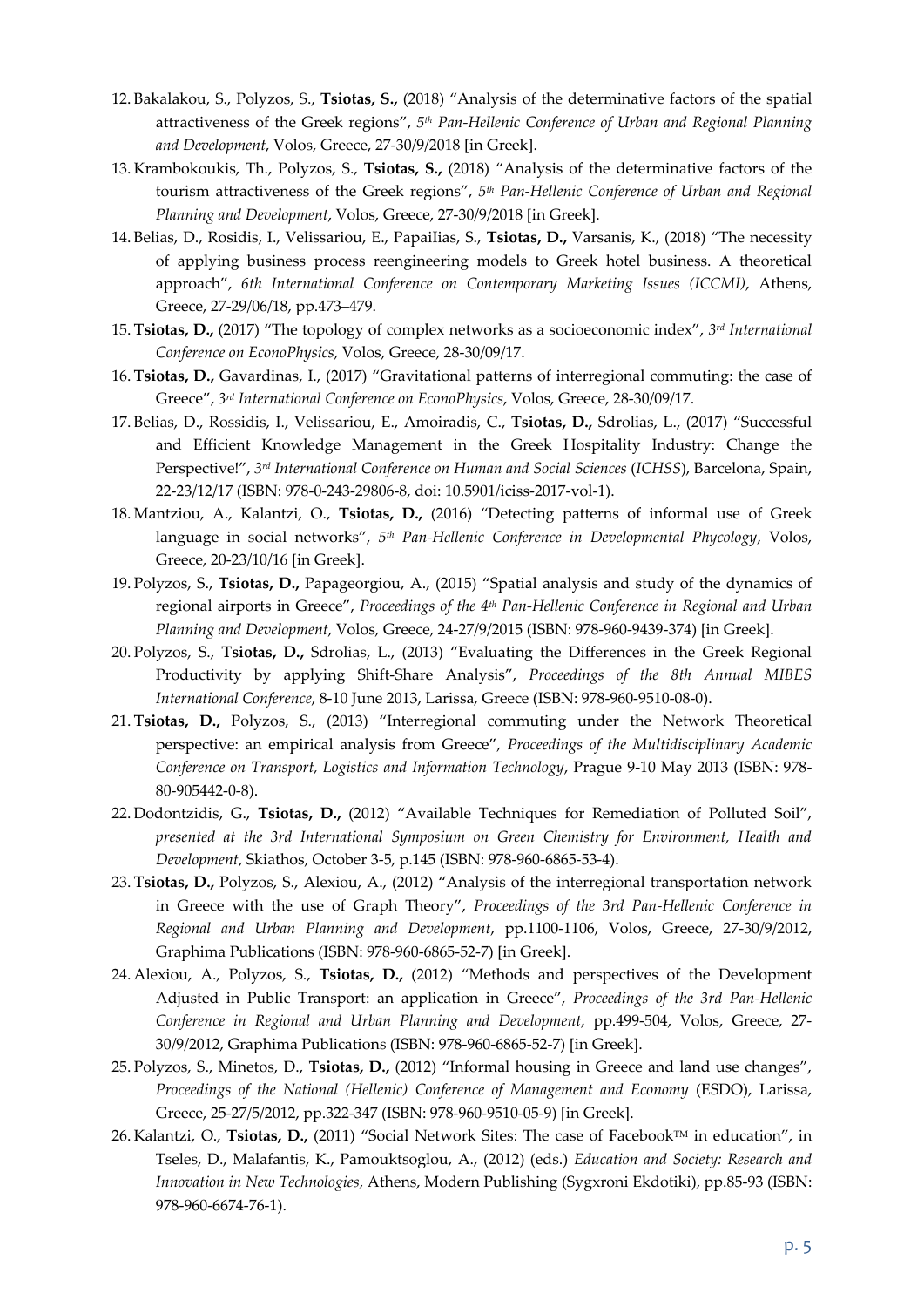- 27. Polyzos, S., **Tsiotas, D.,** Papaioannou, F., (2011) "Spatial dynamics of coastal Cities in Greece", *Proceedings of the 3rd International CEMEPE & SECOTOX Conference* (June 19-24, Skiathos, Greece), pp.1263-1269 (ISBN: 978-960-6865-43-5).
- 28. **Tsiotas, D.,** Polyzos, S., (2010) "Artificial Neural Network Modeling in Regional Interaction Analysis",  $10^{th}$  Special Conference of the Hellenic Operational Research Association – 7th Meeting in *Multicriteria Decision Making*, 30 Sep – 02 Oct 2010, Orestiada, Greece.
- 29. **Tsiotas, D.,** Kungolos, A., Tsiota, A., (2010) "Construction Materials Recycling as means of Sustainable Construction", presented at the *Second International Symposium on Green Chemistry for Environment and Health*, 27-29 Sep 2010, Mykonos, Greece (ISBN: 978-960-6865-30-5).
- 30. **Tsiotas, D.,** Kungolos, A., Tsiota, A., (2010) "Green Construction Materials and Economical Attributes", presented at the *Second International Symposium on Green Chemistry for Environment and Health*, 27-29 Sep 2010, Mykonos, Greece (ISBN: 978-960-6865-30-5).
- 31. **Tsiotas, D.,** Vafopoulos, M., (2010) "Mathematic Significances as Didactic Transformations of the Web Science", *Proceedings of the Scientific Conference eRA-5, the SynErgy Forum* (15-17 Sep 2010, Piraeus, Greece), pp.237-250 (ISSN: 1791 – 1133).
- 32. Kalanzti, O., **Tsiotas, D.,** (2010) "Critical assessment of the institutional framework of the Integrated Tourism Development Areas (POTA): the case of Messenia in the SW Greece", proceedings of the *10th International Scientific Symposium of Kefallinia*, Beriatos, H., Papageorgiou, M., (eds) *Spatial Planning – Urban Planning – Development in the 21st century, Greece – Mediterranean*, University of Thessaly Publications, Volos, p.257 – 272 (ISBN: 978-960-9439-03- 09) [in Greek].

#### **4c. Book chapters**

- 1. **Tsiotas, D.,** Sdrolias, L., Belias, D., (2019) "The network paradigm as a modeling tool in regional economy: the case of interregional commuting in Greece", In Skodova-Parmova, D., Dvorakova-Liskova (Eds.) *Regions in Context*, Bohemia, Czech Republic, National Library of the Czech Republic (ISBN: 978-80-7394-759-0), pp.145–177.
- 2. Rossidis, Ι., **Tsiotas, D.,** Aspridis, G., Belias, D., Sdrolias, L., (2018) "Governance in Higher Education in Europe and Greece", In Farazmand, A., (Ed.) *Global Encyclopedia of Public Administration, Public Policy, and Governance*, Springer International Publishing AG, pp.1-11 (doi.10.1007/978-3-319-31816-5\_680-1)
- 3. Belias, D., Mantas, C., **Tsiotas, D.,** (2018) "The impact of corporate culture in the performance of the front desk employees - The case of five star hotels in Greece", In Katsoni, V., Segarra-Ona M., (Eds.) *Smart Tourism as a Driver for Culture and Sustainability, Springer Proceedings in Business and Economics* (10.1007/978-3-030-03910-3\_38), pp.563-576.
- 4. Polyzos, S., **Tsiotas, D.,** (2017) "Analysis of the contribution of tourism in national economic growth", in Arabatzis, G., Tabakis, S., Manolas, E., Tsantopoulos, G., Environmental Policy and Regional Development, Honorary Special Issue to the Professor Emeritus Konstantinos Soutsas, Orestiada, Democritus University of Thrace Publications (forthcoming) [in Greek].
- 5. Polyzos, S., **Tsiotas, D.,** (2012) "The Evolution and Spatial Dynamics of Coastal Cities in Greece", in Polyzos, S., (2012) (ed) *Urban Development*, Croatia, INTECH Publications, pp.275-296 (ISBN: 978-953-51-0442-1).

## **4d. Books [1]**

Polyzos, S., **Tsiotas, D.,** (2017) *Applied Mathematics*, Volos, University Publications of Thessaly (Lecture Notes).

**4e. Other publications [5]**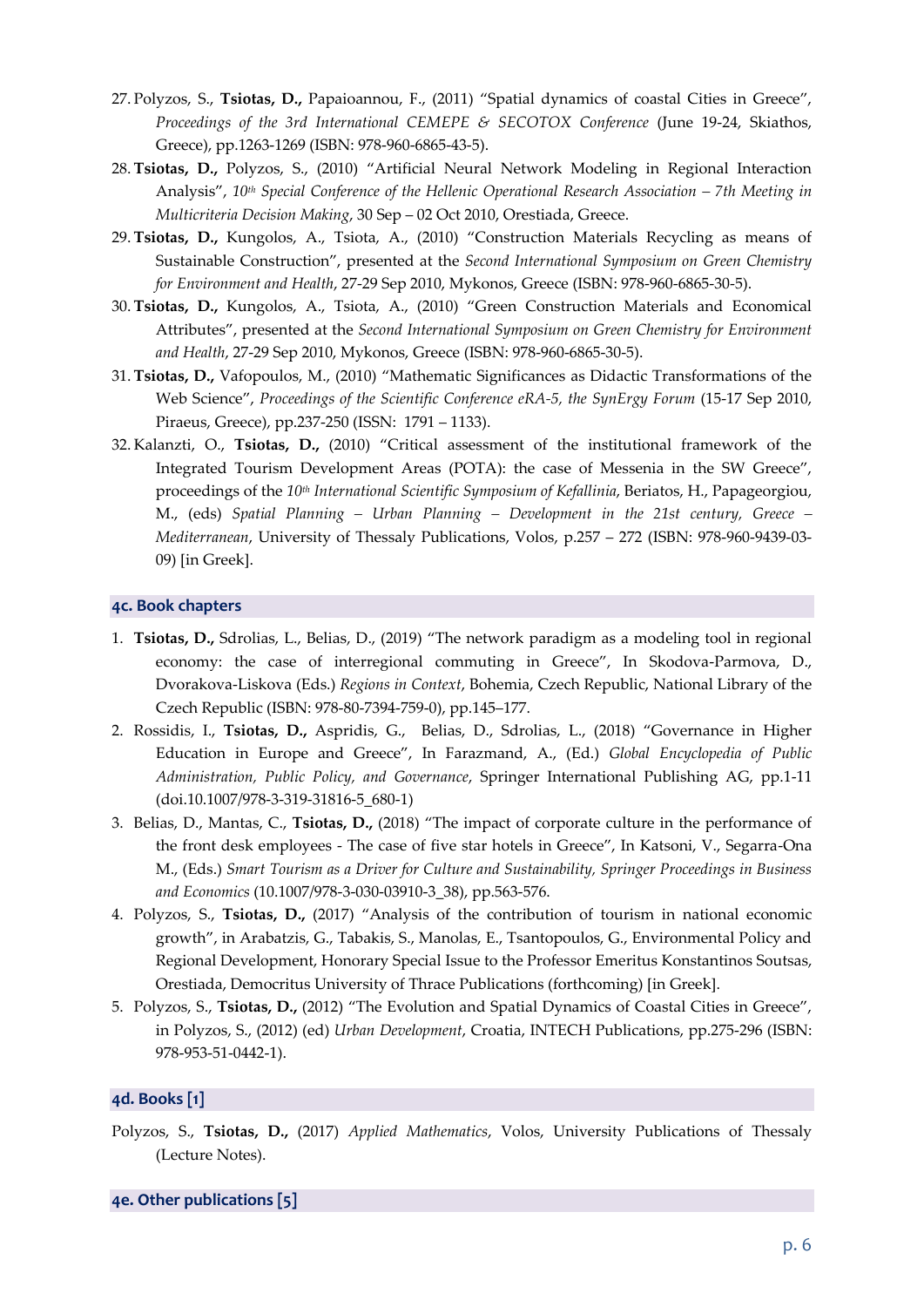Kalamatas, D., Papageorgiou, Ch., **Tsiotas, D.,** Lazarides, S., Charakopoulos, A., Mafounis, K., (2014) *Exploitation of the Renewable Energy Sources in the Military Forces: Study of the framework of the Electric Energy Production in Hellenic Air Force for the Installation of Biomass Station and Application Proposal*, Study - Proposal submitted to the Study Competition held by the Hellenic Armed Forces with subject "Development of Environmental/Energy Infrastructures in the Hellenic Armed Forces", and it was rewarded the first place.

### **4f. Book reviews**

Tsiotas, D., (2019) "Book Review: Serafeim Polyzos, (2019) Regional Development, 2nd Edition, Athens, Greece, Kritiki Publications [in Greek]", Regional Science Inquiry, 11(3), p.197.

### **4g. Invited speeches**

Tsiotas, D., (2019) "Detecting different topologies immanent in scale-free networks with the same degree distribution", Presented in the Department of Physics, Aristotle university of Thessaloniki, 18.06.2019.

### **5. RESEARCH IMPACT**

**Google** Scholar citations: **310** (updated: 11/05/20).

**Scopus** citations: **139** (updated: 11/05/20).

**Impact Points: 41,305** (based on Thomson Reuters, Journal Citation Reports/ Clarivative Analytics, 2018).

**Research Gate** (RG) **Score**: **21,56** (higher than **75%** of all Research Gate members, updated: 11/05/20).

### **6. ACADEMIC ACTIVITY**

**Academic Editor,** *PLOS One* [*Public Library of Science*, Impact Factor/Clarivative Analytics 2018: 2,776],

Member of the **Editorial Committee,** *Theoretical and Empirical Researches in Urban Management*  (*TERUM*) & *Management Research and Practice* (*MRP*) [Publisher: *Research Center in Public Administration and Public Services, Bucharest University of Economic Studies, Bucharest, Romania*].

#### **Reviewer** in

- 1. *IEEE Transactions on Systems, Man and Cybernetics: Systems (Publisher: IEEE) (Impact Factor/Clarivative Analytics 2018: 7,351).*
- 2. *Transport Reviews (Publisher: Taylor and Francis) (Impact Factor/Clarivative Analytics 2018: 6,648).*
- 3. *Future Generation Computer Systems (Publisher: Elsevier) (Impact Factor/Clarivative Analytics 2018: 5,768).*
- 4. *Transportation Research Part E (Publisher: Elsevier) (Impact Factor/Clarivative Analytics 2018: 4,253).*
- 5. *IEEE Access (Publisher: Institute of Electrical and Electronics Engineers) (Impact Factor/Clarivative Analytics 2018: 4,098).*
- 6. *PLOS One (Publisher: Public Library of Science) (Impact Factor/Clarivative Analytics 2018: 2,776).*
- 7. *Journal of Transport Geography (Publisher: Elsevier) (Impact Factor/Clarivative Analytics 2018: 3,560).*
- 8. *Networks and Spatial Economics (Publisher: Springer) (Impact Factor/Clarivative Analytics 2018: 2,084).*
- 9. *International Journal of Modern Physics B (Publisher: World Scientific) (Impact Factor/Clarivative Analytics 2018: 0,863).*
- 10. *Case Studies on Transport Policy (Publisher: Elsevier).*
- 11. *Tourism Planning and Development (Publisher: Taylor & Francis).*
- 12. *Anatolia: An Interdisciplinary Journal of Tourism and Hospitality Research (Publisher: Taylor & Francis).*
- 13. *Journal of the Knowledge Economy (Publisher: Springer)*